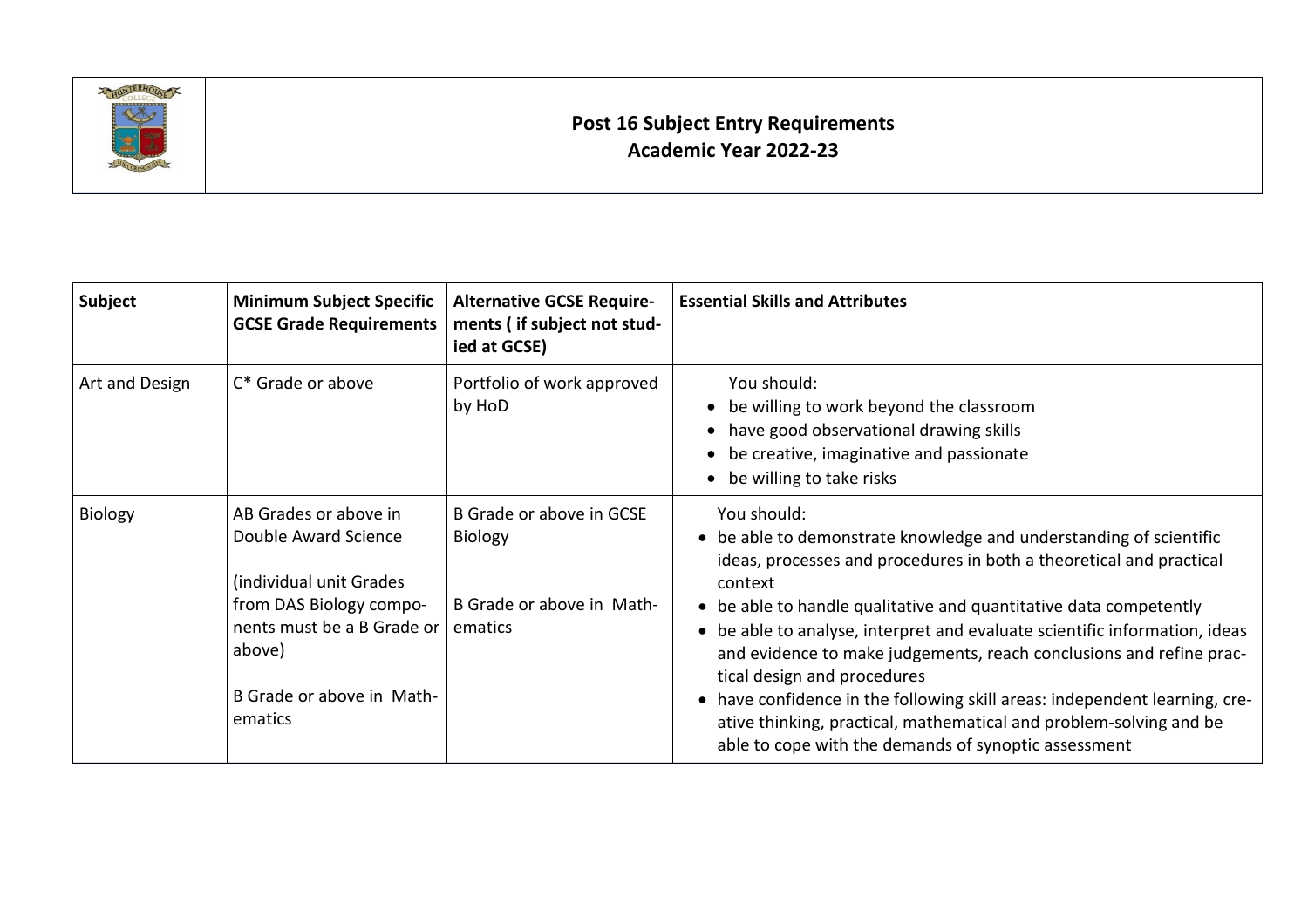| <b>Business Studies</b> | <b>B</b> Grade or above                                                                                                                                                               | C* Grade or above in Eng-<br>lish Language and<br>Mathematics            | You should:<br>• possess good communication skills - talking and listening, reading and<br>writing<br>have higher order thinking skills for extended writing<br>have good quantitative skills - using mathematics<br>٠<br>be able to make decisions and problem solve                                                                                          |
|-------------------------|---------------------------------------------------------------------------------------------------------------------------------------------------------------------------------------|--------------------------------------------------------------------------|----------------------------------------------------------------------------------------------------------------------------------------------------------------------------------------------------------------------------------------------------------------------------------------------------------------------------------------------------------------|
| <b>Business (BTEC)</b>  | C* Grade or above in Busi-<br>ness Studies                                                                                                                                            | C Grade or above in English<br>Language and Mathematics                  | You should:<br>• have technical and academic skills<br>• have transferable skills such as teamwork, creative problem solving<br>and research<br>• possess good technical skills which tend to be more directly career re-<br>lated than in traditional A Levels                                                                                                |
| Chemistry               | AB Grades or above in<br>Double Award Science<br>(individual unit Grades<br>from DAS Chemistry com-<br>ponents must be a B grade<br>or above)<br>B Grade or above in Math-<br>ematics | <b>B Grade in GCSE Chemistry</b><br>B Grade or above in Math-<br>ematics | You should:<br>• have good mathematical skills<br>• be able to follow scientific procedure and have good practical skills<br>and techniques<br>• have the ability to think analytically and logically<br>• be able to demonstrate the capability to work independently                                                                                         |
| Criminology             | N/A                                                                                                                                                                                   | Grade C* or above in Eng-<br>lish or RS or History                       | You should:<br>have a good command of English and the ability to undertake ex-<br>tended writing tasks<br>possess the creative flair to plan a campaign for change in relation to<br>a specific crime<br>have the ability to apply a range of theories to conduct criminal pro-<br>files<br>have an academic interest in the Criminal Justice System in the UK |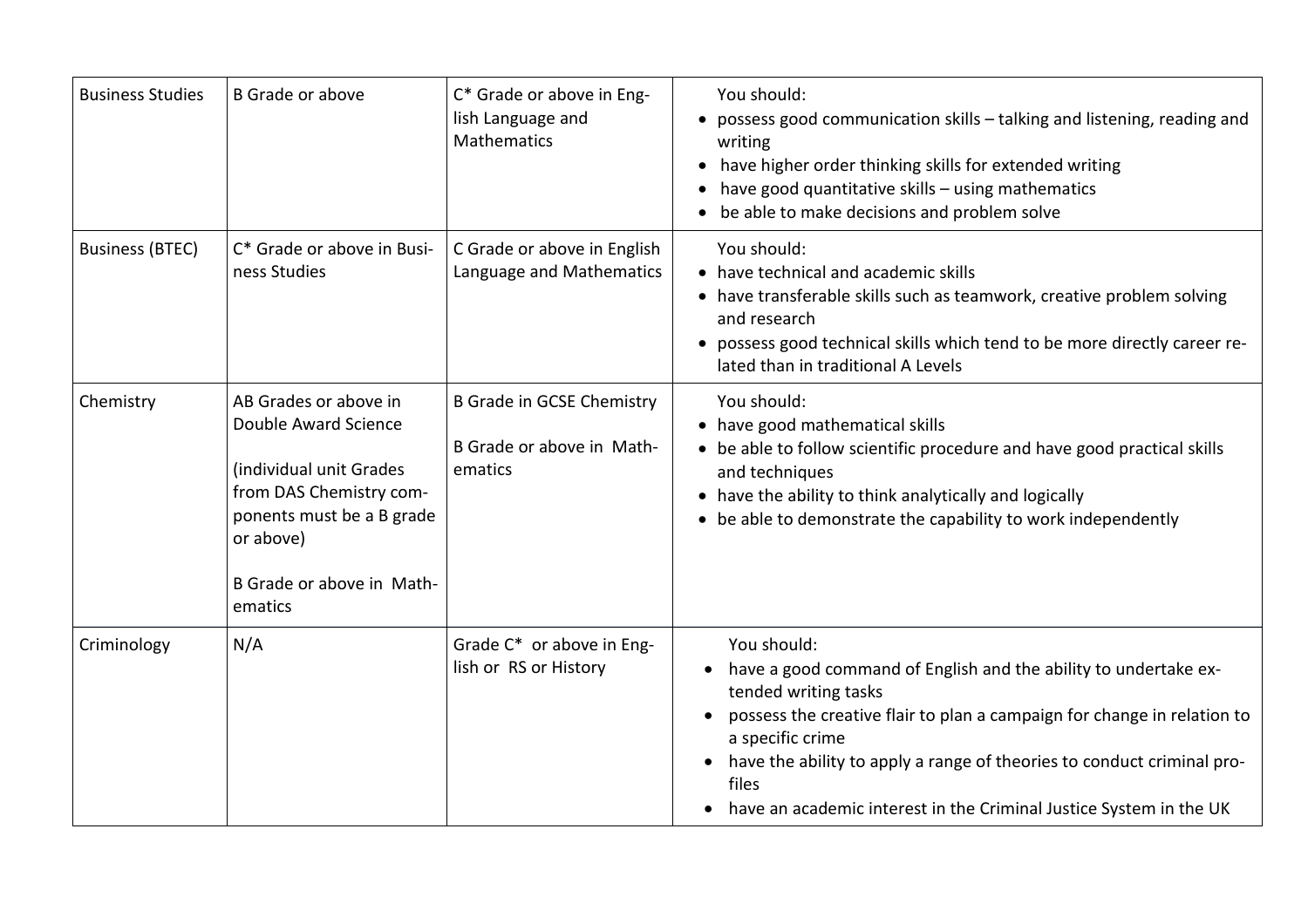| Design and<br>Technology | C* Grade or above                                                                | B Grade or above in<br>Art + Design, Mathematics<br>Physics, Engineering or Con-<br>struction                                                                                                             | You should:<br>• have the scientific skills, knowledge and understanding which underpin<br>the theory and practice of design and technology<br>• have the ability to recognise and understand specific design needs in to-<br>day's world, taking into consideration design risks and developing inno-<br>vative solutions in consultation with a client or end user<br>• be able to use CAD and CAM and precision manufacturing<br>• possess the mathematical skills which are fundamental to design and<br>technology |
|--------------------------|----------------------------------------------------------------------------------|-----------------------------------------------------------------------------------------------------------------------------------------------------------------------------------------------------------|-------------------------------------------------------------------------------------------------------------------------------------------------------------------------------------------------------------------------------------------------------------------------------------------------------------------------------------------------------------------------------------------------------------------------------------------------------------------------------------------------------------------------|
| Digital Technology       | C* Grade or above<br>Theory elements at GCSE<br>should be a B Grade or<br>above. | A Grade or above in Math-<br>ematics                                                                                                                                                                      | • You should:<br>• have the ability to problem solve - this will be needed for coursework<br>• have good mathematical skills, for working out decimal binary, check dig-<br>its, capacities, normalisation<br>• be interested in coding and programming and have the ability to learn<br>and write code                                                                                                                                                                                                                 |
| Drama and<br>Theatre     | <b>B</b> in GCSE Drama or Merit<br>in BTEC Level 2 Performing<br>Arts if studied | B Grade or above in Drama<br>or C* Grade or above in<br>English Language or English<br>Literature<br>And with a level of practical<br>experience in Drama as ap-<br>proved by the Head of De-<br>partment | You should:<br>• have a desire to work creatively in shaping characters and stories and<br>display a positive attitude towards problem solving and overcoming<br>barriers in an imaginative way<br>• be able to work well within a team and be self-reflective and evaluative<br>• be confident in expressing your own ideas, perspectives and opinions<br>• be willing and able to attend rehearsals outside of planned lesson times<br>and meet deadlines                                                             |
| English Literature       | <b>B</b> Grade or above                                                          | A in GCSE English Language<br>if Literature has not been<br>studied at GCSE                                                                                                                               | You should:<br>• have the ability and interest to read complex texts independently<br>• have the knowledge and understanding of appropriate literary vocabu-<br>lary<br>possess the ability to structure an essay coherently and accurately,<br>sustaining an argument throughout                                                                                                                                                                                                                                       |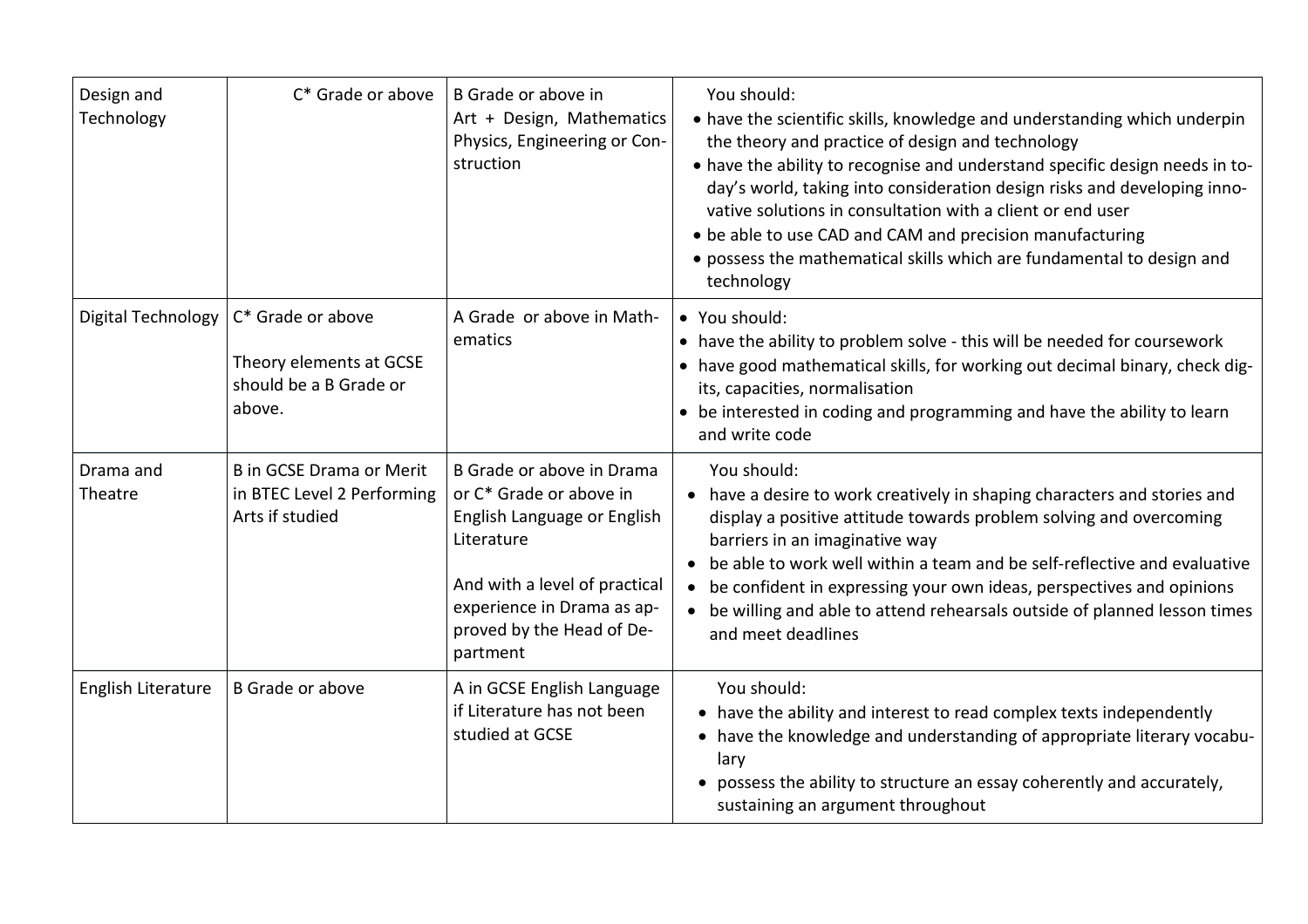| French                     | <b>B</b> Grade or above<br>Higher Tier Entry at GCSE<br>in all four skill areas        |                                                                                                     | You should:<br>be willing and able to learn grammatical concepts<br>$\bullet$<br>have the ability to structure essays and construct arguments<br>$\bullet$<br>be willing and able to participate in conversation classes with Lan-<br>guage Assistants                                                                                                                                                                                        |
|----------------------------|----------------------------------------------------------------------------------------|-----------------------------------------------------------------------------------------------------|-----------------------------------------------------------------------------------------------------------------------------------------------------------------------------------------------------------------------------------------------------------------------------------------------------------------------------------------------------------------------------------------------------------------------------------------------|
| <b>Film Studies</b>        | N/A                                                                                    | C* Grade or above in Eng-<br>lish Language                                                          | • You should:<br>• have the ability to think critically and to respond to a range of texts<br>• be able to structure an essay coherently and accurately, sustaining an ar-<br>gument throughout<br>• be able to work independently and to produce work which is creative                                                                                                                                                                      |
| Geography                  | <b>B</b> Grade or above                                                                | B Grade or above in English<br>Language or Mathematics                                              | • You should:<br>• be willing to learn a significant amount of subject content<br>• have the capacity to empathise with differing viewpoints and the ability<br>to construct arguments<br>• have a good ability in statistical mathematics and graphicity<br>• be willing and able to participate in fieldwork activities                                                                                                                     |
| German                     | <b>B</b> Grade or above<br><b>Higher Tier Entry at GCSE</b><br>in all four skill areas |                                                                                                     | You should:<br>• be willing and able to learn grammatical concepts<br>have the ability to structure essays and construct arguments<br>be willing and able to participate in conversation classes with Lan-<br>guage Assistants                                                                                                                                                                                                                |
| Government and<br>Politics | N/A                                                                                    | B Grade or above in English<br>Language, English Litera-<br>ture, History, LLW or RS Full<br>Course | You should:<br>• have a keen interest in politics and be willing to keep up-to-date with<br>current affairs independently, outside of lesson time (this is very im-<br>portant)<br>possess strong written communication skills, with the ability to construct<br>$\bullet$<br>sustained and balanced arguments within essays<br>be able to evaluate different political processes and make comparisons<br>between different political systems |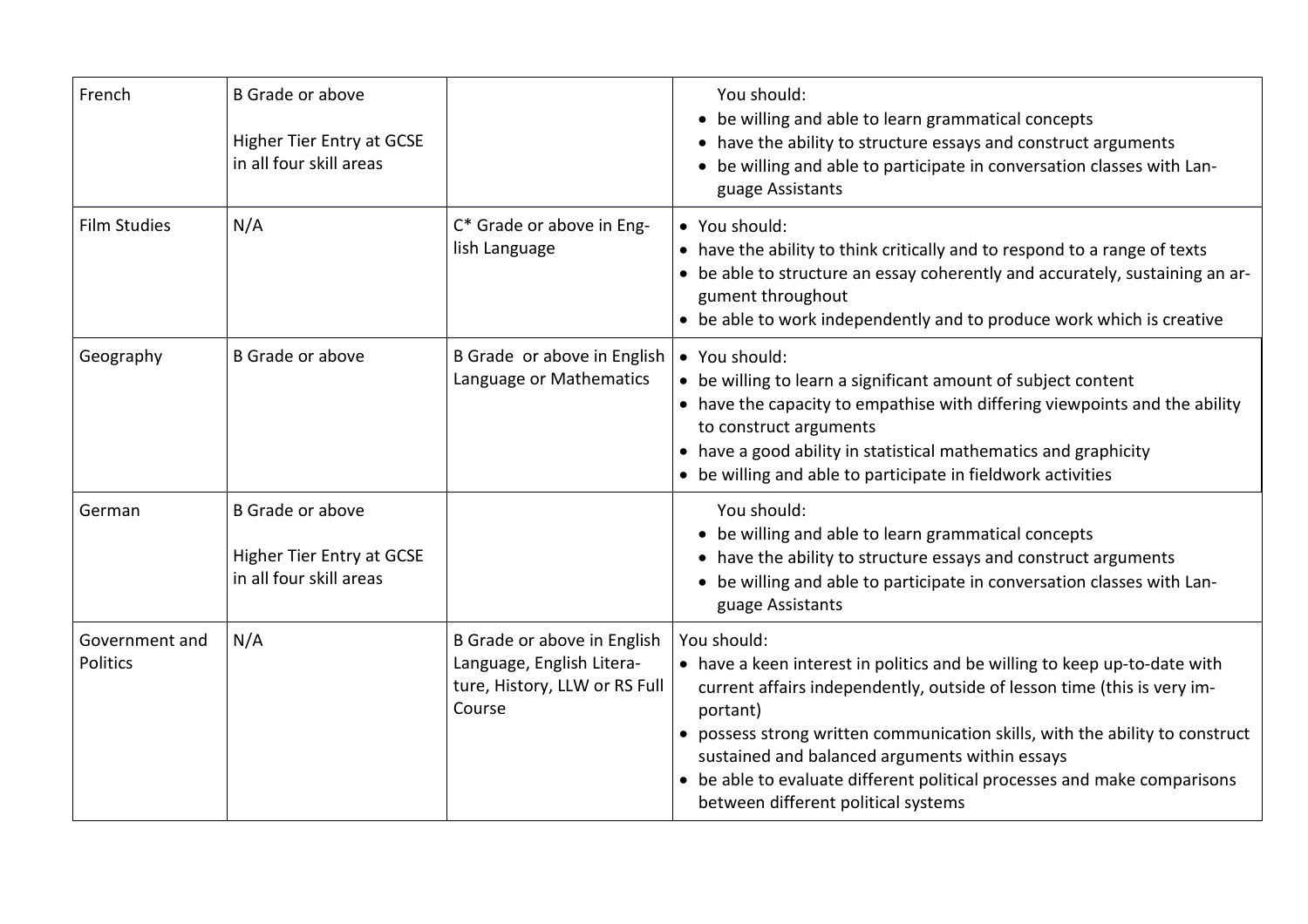| <b>Health and Social</b><br>Care | N/A                                                                                                                                                                                                      | C* Grade or above in Child<br>Development or English or<br>a Science subject                                        | You should:<br>• have the ability to manage your time effectively to produce portfolios<br>on key subject content<br>• be able to analyse work placement scenarios<br>• show that you can develop good communication skills and initiative<br>when undertaking health and social care placement and group work<br>tasks<br>• be able to provide extended responses and demonstrate a good stand-<br>ard of written communication                                                                                                                             |
|----------------------------------|----------------------------------------------------------------------------------------------------------------------------------------------------------------------------------------------------------|---------------------------------------------------------------------------------------------------------------------|--------------------------------------------------------------------------------------------------------------------------------------------------------------------------------------------------------------------------------------------------------------------------------------------------------------------------------------------------------------------------------------------------------------------------------------------------------------------------------------------------------------------------------------------------------------|
| History                          | <b>B</b> Grade or above                                                                                                                                                                                  | B Grade or above in English<br>Language, English Litera-<br>ture or Full Course RS                                  | You should:<br>• be able to retain large amounts of information and use it to develop<br>analytical and evaluative skills<br>• have the ability to interpret sources<br>• possess a good standard of written communication                                                                                                                                                                                                                                                                                                                                   |
| Life and Health<br>Sciences      | BC* Grades in Double<br><b>Award Science</b><br>(individual unit marks from<br>DAS Biology/Chemistry<br>components must be a C*<br>grade or above)<br>B Grade or above in Single<br><b>Award Science</b> | B and C <sup>*</sup> Grade or above in<br>two of GCSE Biology or<br><b>GCSE Chemistry or GCSE</b><br><b>Physics</b> | You should:<br>• be able to produce a portfolio of evidence based on biological, chemi-<br>cal and physical skills and be able to perform a range of experimental<br>techniques<br>• show competence in a range of physical, mathematical and problem-<br>solving skills demonstrating knowledge and understanding of how Sci-<br>ence works to include the topics energetics, kinetics and equilibrium,<br>chemical manufacture and human body systems and good health<br>• be able to evaluate tasks and cope with the demands of synoptic as-<br>sessment |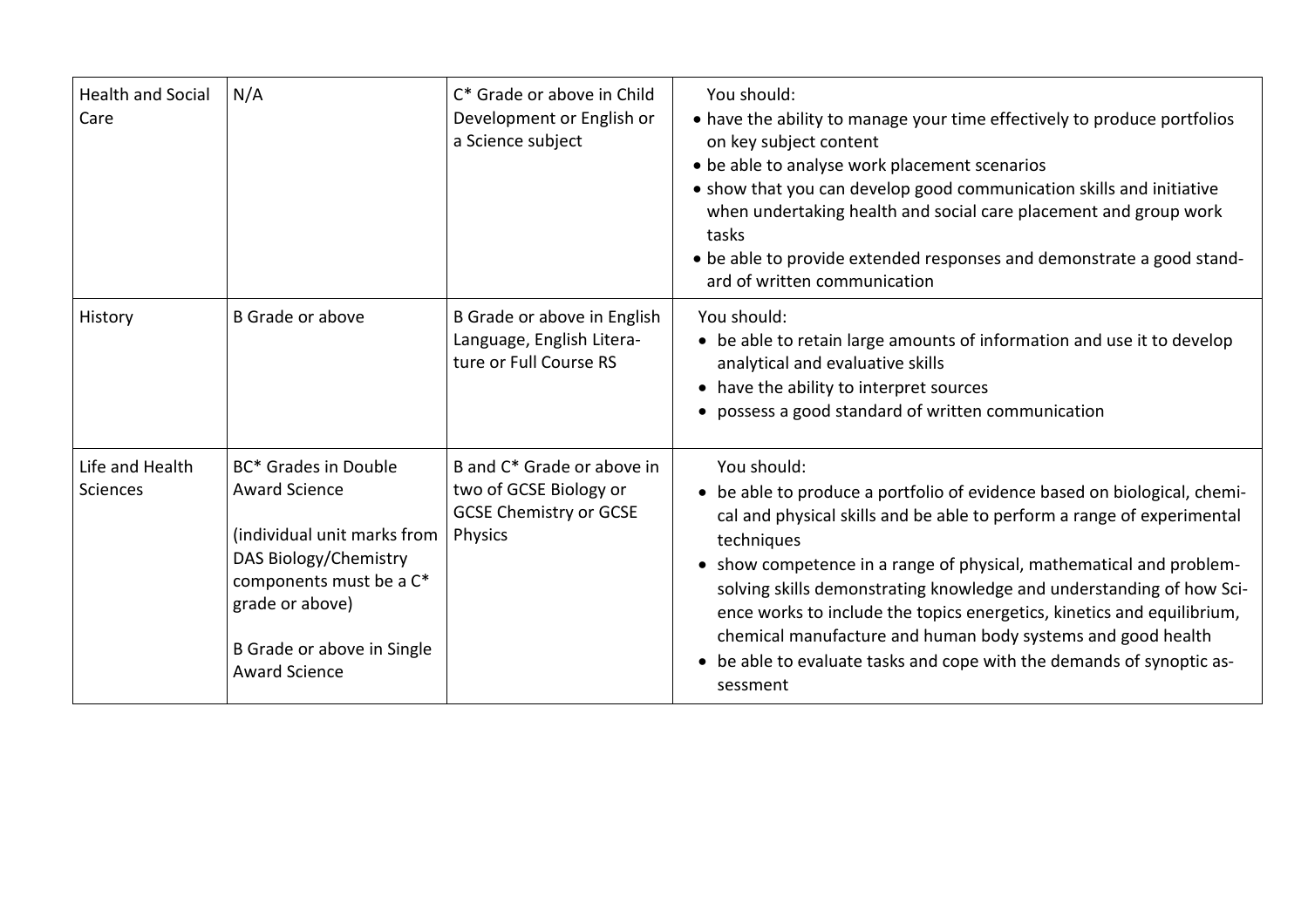| <b>Mathematics</b>                          | Grade A or above at GCSE<br>following the M4 and M8<br>modules pathway.<br>And<br>Grade B or above in Fur-<br>ther Mathematics |                                             | You should:<br>• be able to generate efficient strategies to solve mathematical and non-<br>mathematical problems by translating them into a series of mathemat-<br>ical processes<br>• show that you can make and use connections, which may not be im-<br>mediately obvious, between different parts of mathematics<br>• have the ability to interpret results in the context of the given prob-<br>lem; and critically evaluate methods, arguments, results and the<br>assumptions made |
|---------------------------------------------|--------------------------------------------------------------------------------------------------------------------------------|---------------------------------------------|--------------------------------------------------------------------------------------------------------------------------------------------------------------------------------------------------------------------------------------------------------------------------------------------------------------------------------------------------------------------------------------------------------------------------------------------------------------------------------------------|
| <b>Music</b>                                | <b>B</b> Grade or above<br>Grade 5 or above in a cho-<br>sen instrument                                                        |                                             | You should:<br>• be willing and able to learn a large amount of subject content, to work<br>independently and to meet deadlines<br>• be able to develop and apply knowledge and understanding of general<br>listening skills, music theory skills and writing skills<br>• have the ability to perform for 10 minutes on a chosen instrument of<br>minimum grade 5 standard, preferably grade 6                                                                                             |
| <b>Nutrition and</b><br><b>Food Science</b> | C* Grade or above in Food<br>+ Nutrition                                                                                       | C* Grade or above in a Sci-<br>ence subject | You should:<br>• be willing and able to learn a significant amount of subject content<br>• have a keen interest in learning about nutrition and health concepts<br>• demonstrate the ability to develop higher order critical thinking skills<br>such as problem-solving and analysing<br>• possess the ability to carry out and interpret both primary and sec-<br>ondary research                                                                                                        |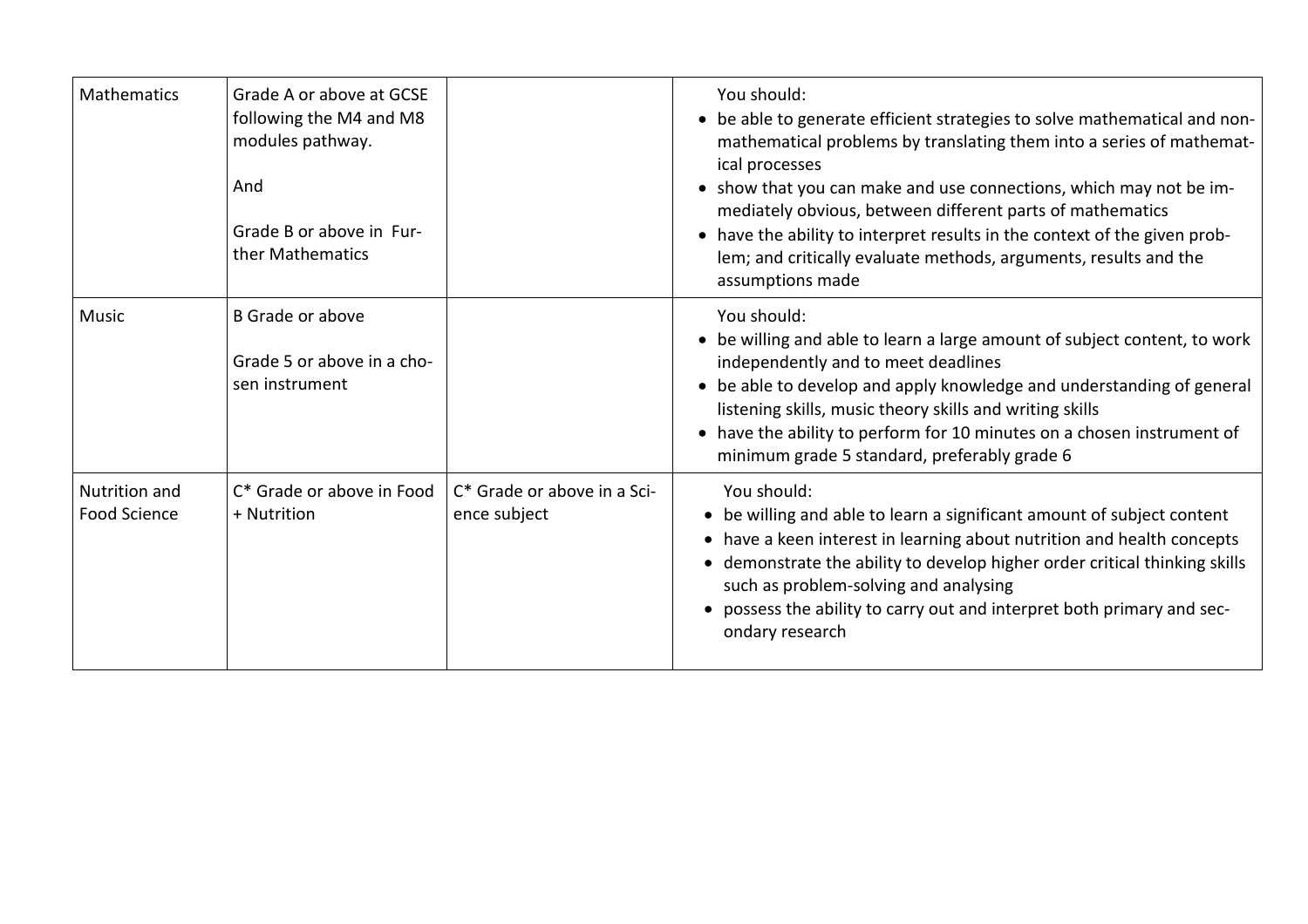| Physics                  | AB Grades or above in<br>Double Award Science<br>(individual unit Grades<br>from DAS Physics compo-<br>nents must be a B Grade or<br>above)<br>B Grade or above in Math-<br>ematics | B Grade or above in GCSE<br><b>Physics</b><br>B Grade or above in Math-<br>ematics                                                          | You should:<br>be able to analyse and interpret data<br>$\bullet$<br>have the ability to organise information and present it clearly in<br>appropriate terms using scientific terminology<br>be able to carry out structured calculations and demonstrate good<br>$\bullet$<br>understanding of the underlying relationships between physical<br>quantities<br>• have the ability to demonstrate safe and skillful practical tech-<br>niques including making observations and measurements with ap-<br>propriate precision    |
|--------------------------|-------------------------------------------------------------------------------------------------------------------------------------------------------------------------------------|---------------------------------------------------------------------------------------------------------------------------------------------|--------------------------------------------------------------------------------------------------------------------------------------------------------------------------------------------------------------------------------------------------------------------------------------------------------------------------------------------------------------------------------------------------------------------------------------------------------------------------------------------------------------------------------|
| <b>Religious Studies</b> | B Grade or above in GCSE<br>Full Course or an A Grade<br>or above in Short Course                                                                                                   | B Grade or above in English<br>Language, English Litera-<br>ture or History                                                                 | You should:<br>possess good critical thinking, analytical skills and demonstrate initi-<br>ative when completing independent learning and research tasks<br>• have an ability to draw connections between ethical, philosophical,<br>and religious ideas and current world issues<br>possess strong written communication skills with an ability to de-<br>velop coherent, balanced and logical arguments<br>have an appreciation of human diversity, belief systems, and cul-<br>$\bullet$<br>tural and spiritual experiences |
| Sociology                |                                                                                                                                                                                     | A minimum of 20 GCSE<br>points and a<br>B Grade or above in English<br>Language, English Litera-<br>ture, History, LLW or RS Full<br>Course | You should:<br>• have an excellent command of English<br>• possess an aptitude for essay writing<br>• have the ability to foster a critical awareness of contemporary social<br>processes and change<br>• be able to analyse and evaluate a range of theoretical viewpoints re-<br>lated to current social issues                                                                                                                                                                                                              |